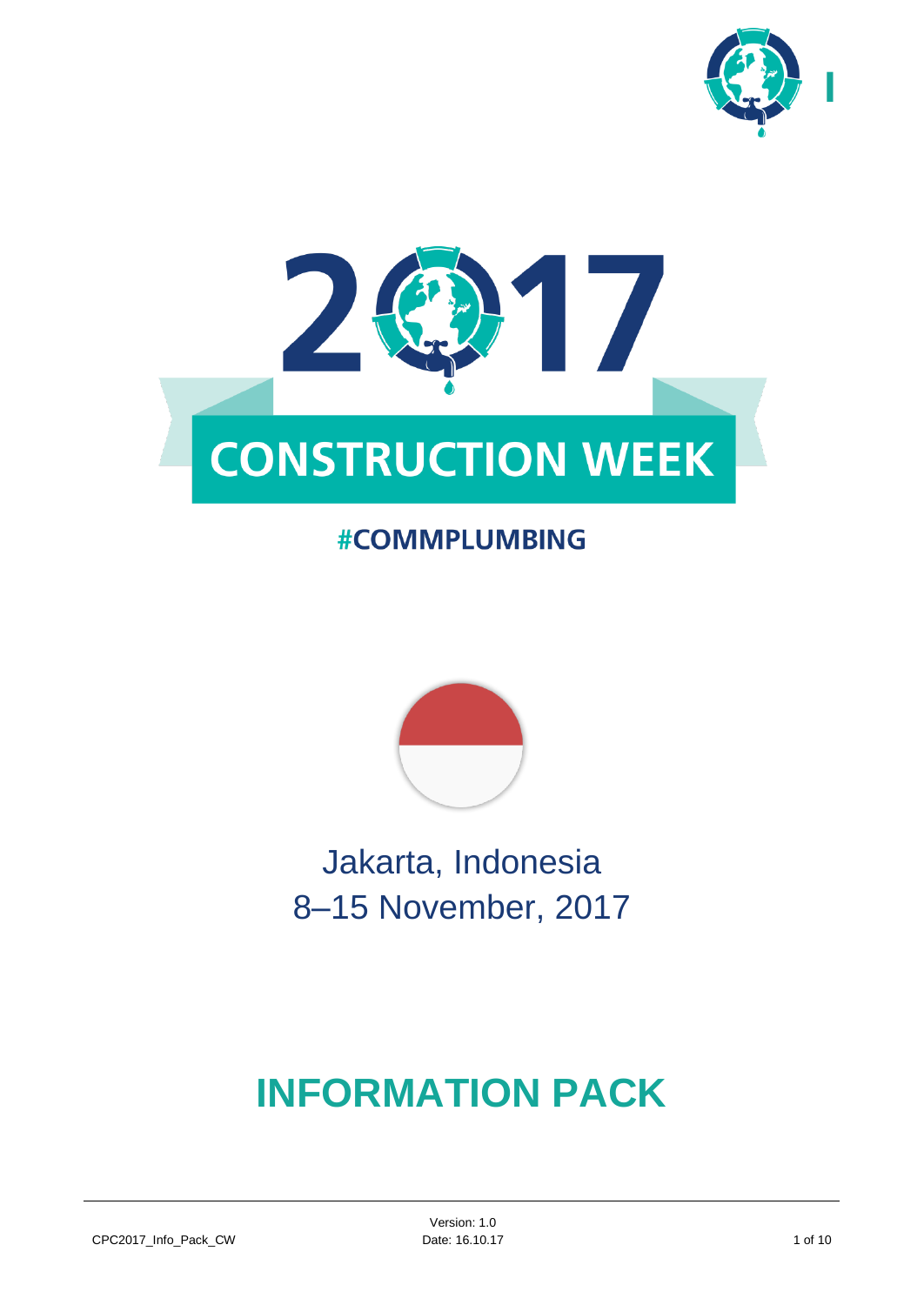

# **INTRODUCTION**

# **WELCOME (BACK) TO INDONESIA**

Community Plumbing Challenge 2017, Indonesia (CPC2017) is being hosted in Cicau village in Cikarang, Bekasi, West Java. Cicau is the neighbouring village to the PT. IAPMO Indonesia Research and Testing Facility established in 2016: this facility serves as our 'CPC Hub' providing access to and from the village, plus additional workshop and storage space for use by our International Team and special guests.



CPC2017 Construction Week is the second part of our CPC2017 program; following on from CPC2017 Design Week which was hosted from 31 July to 3 Aug 2017. The goal of the CPC2017 program from the start has been delivery of a sustainable upgrade solution for water supply and wastewater at Sekolah Dasar Negeri (SDN) Cicau 02. Based on the research and developments of Design Week, and in full collaboration with school management, it has been agreed that this construction project will feature renovation of existing toilet facilities in one of the two buildings at SDN Cicau 02, expansion of existing toilets in that school building, construction of a new outdoor handwashing area, installation of two new elevated water tanks for improved water supply, and installation of a new wastewater system. This tasklist will be the deliverable from the Construction Week Team.



*The Construction Week workplan was developed during Design Week.*

More photos from CPC2017 Design Week are available here: <http://bit.ly/2vbnExM>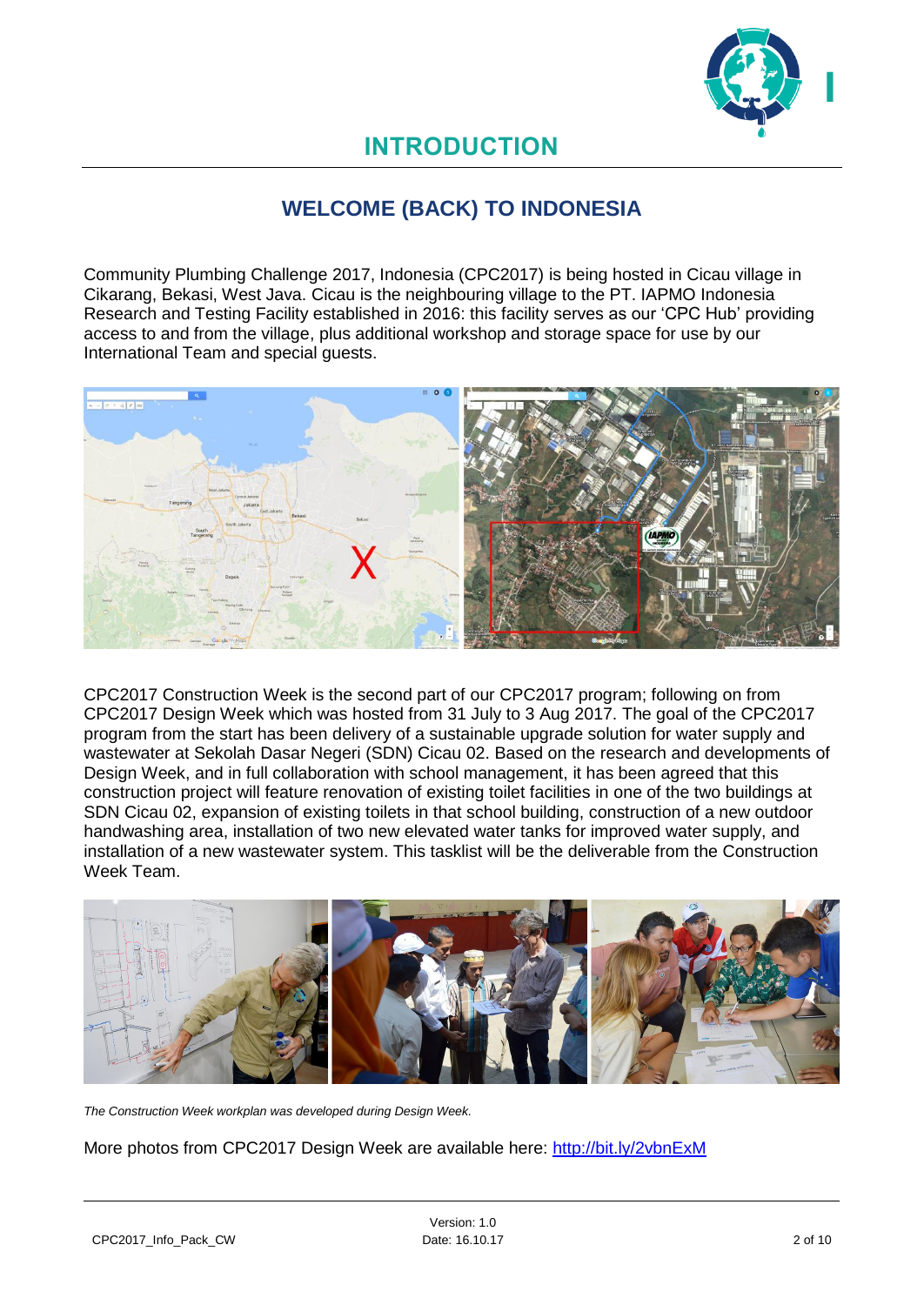

# **INTERNATIONAL TEAM**

# **ROLES AND RESPONSIBILITIES**

The CPC2017 program has been designed to combine a cross-section of skillsets expanding on the pathway and career options for apprentices, students and professionals in Indonesia, and around the world. The aim of the overall Community Plumbing Challenge program is to demonstrate that Plumbing is vital to global health.

For the first time, CPC2017 will present an International Team of students and apprentices from different countries, working together in collaboration from the very start.

The CPC2017 Construction Week International Team will work collaboratively across a range of skillsets that are necessary to construct the workplan developed by the CPC2017 Design Week International Team. Please see accompanying document CPC2017\_201708\_DW\_Plans\_v2.2

Skillsets in the Construction Week team will include:

- **Plumber**
- **Welder/Metal Fabricator**
- **Bricklayer**
- **Tiler/Mason**
- **Carpenter**

### **Age limit**

As a guideline, Team Members should not be older than 30 years in the year of the CPC, i.e. 30<sup>th</sup> birthday in 2017. This means that an individual's birthday must be on or after 1 Jan 1987, and not before. Any potential participant who is an exception to this rule should contact the CPC Organizing Team to discuss.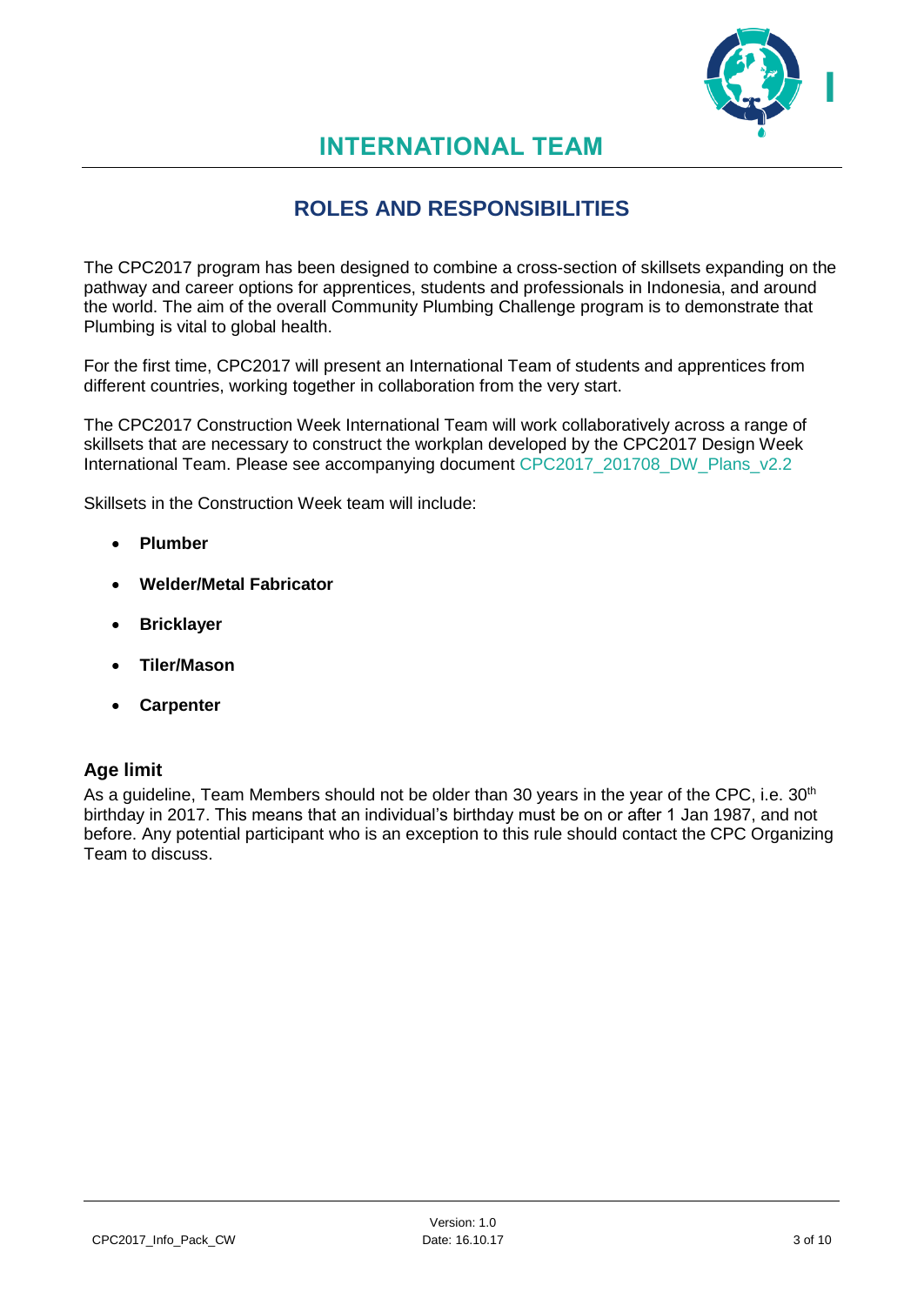

# **SCHEDULE**

# **OVERVIEW**

| <b>DATE</b> | <b>TIME</b> | <b>DETAILS</b>                                             |  |
|-------------|-------------|------------------------------------------------------------|--|
| Tue 7 Nov   | All day     | Arrivals, Jakarta.                                         |  |
| Wed 8 Nov   | <b>PM</b>   | Site visit and community introductions @ SDN Cicau 02.     |  |
|             | Evening     | Welcome meal, location TBC.                                |  |
| Thur 9 Nov  | AM          | Traditional/ceremonial welcome assembly @ SDN Cicau 02.    |  |
|             | All day     | Construction work commence.                                |  |
| Fri 10 Nov  | All day     | Construction work continue.                                |  |
| Sat 11 Nov  | AM          | Construction work continue.                                |  |
|             | All day     | Public Health awareness showcase. *                        |  |
| Sun 12 Nov  | AM          | Construction work continue.                                |  |
|             | <b>PM</b>   | Cultural excursion and rest/relaxation, Cikarang area.     |  |
| Mon 13 Nov  | All day     | Construction work resume.                                  |  |
|             | All day     | Plumbing skills and maintenance training @ SDN Cicau 02. * |  |
| Tue 14 Nov  | All day     | Construction work continue.                                |  |
|             | All day     | SNI 8153:2015 Train-the-Trainer @ IAPMO Indonesia. *       |  |
| Wed 15 Nov  | All day     | Construction work completion.                              |  |
|             | PM.         | IWSH CPC2017 Legacy workshop @ IAPMO Indonesia. *          |  |
|             | <b>PM</b>   | Farewell celebration @ IAPMO Indonesia.                    |  |
| Thur 16 Nov | All day     | Departures, Jakarta.                                       |  |

# **Detailed daily Schedule will be distributed in week commencing Mon 30 Oct, 2017.**

\* Additional local activities, running parallel to CPC2017 Construction Week: optional and non-compulsory for International Team.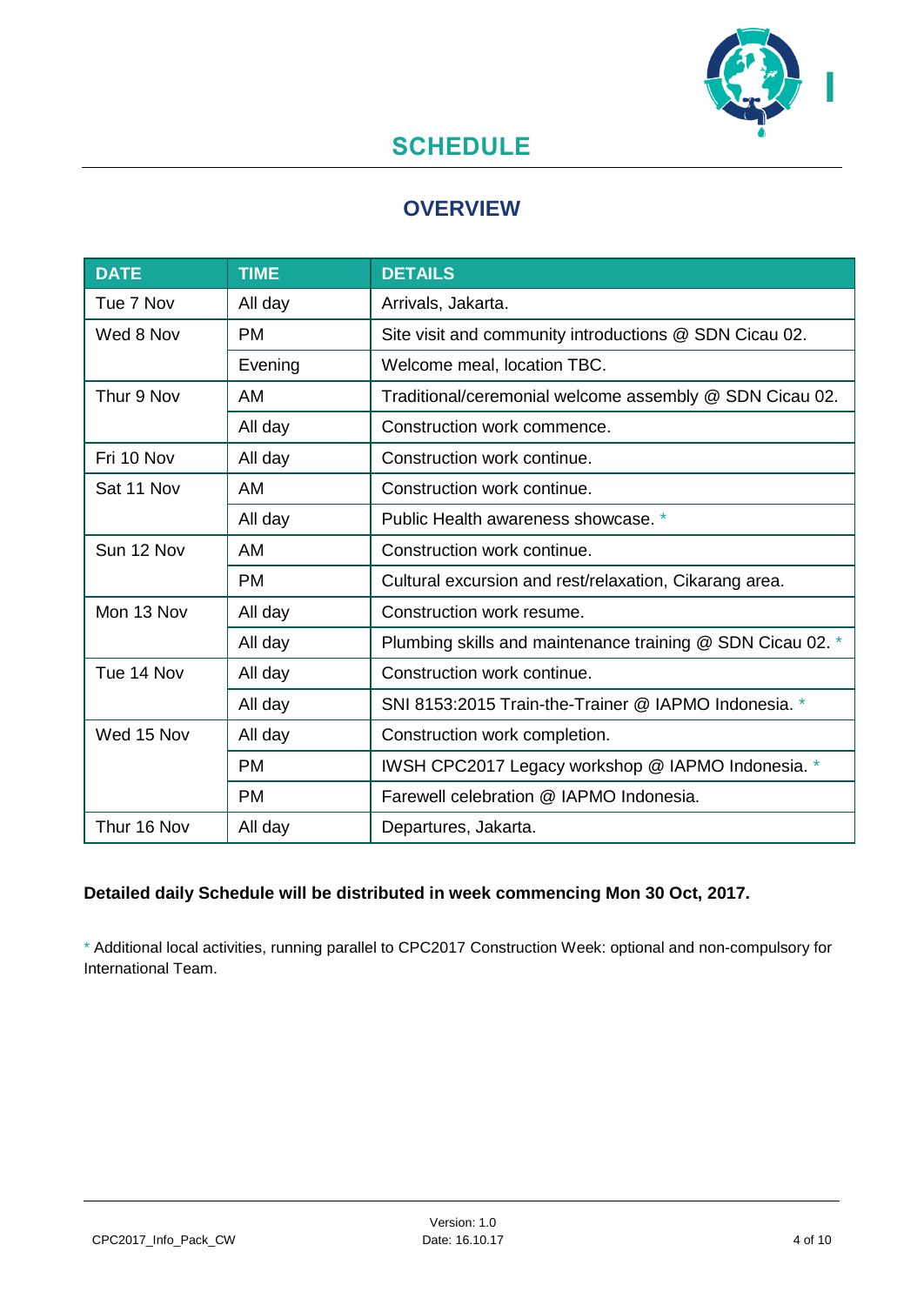

# **LOGISTICS**

# **OVERVIEW**

### **Accommodation**

The CPC2017 Design Week team will be based at the 4\* **Sahid Jaya Lippo Hotel** in Cikarang**.**

Address: Sahid Jaya Lippo Hotel, Lippo Cikarang, Jl. Moh. H. Thamrin No.Kav. 103, Cibatu, Cikarang Sel., Bekasi, Jawa Barat 17530, Indonesia.

Phone: +62 21 8972352

Web: <http://www.sahidhotels.com/sahid-jaya-lippo-cikarang/>

### **Transport**

You will be picked up from the airport by a hotel Shuttle bus – individual details will follow. Daily travel to and from School and CPC Hub will be provided by local taxi bus.

### **Currency**

The currency in Indonesia is Indonesian Rupiah (IDR). Typical Exchange rate is IDR 100000 = USD 7.50 = AUD 10 = GBP5 = EUR 6.60.

### **Voltage and Electrical Plug**

The voltage in Indonesia is 220–240 Volts. The electrical outlet and plug are as below:



### **Tools**

The CPC2017 Organizing Team will contact participants individually to specify personal tools that should be bought to the project, i.e. tools related to that person's role.

### **Food**

All meals will be provided at local restaurants in Cicau village and Cikarang.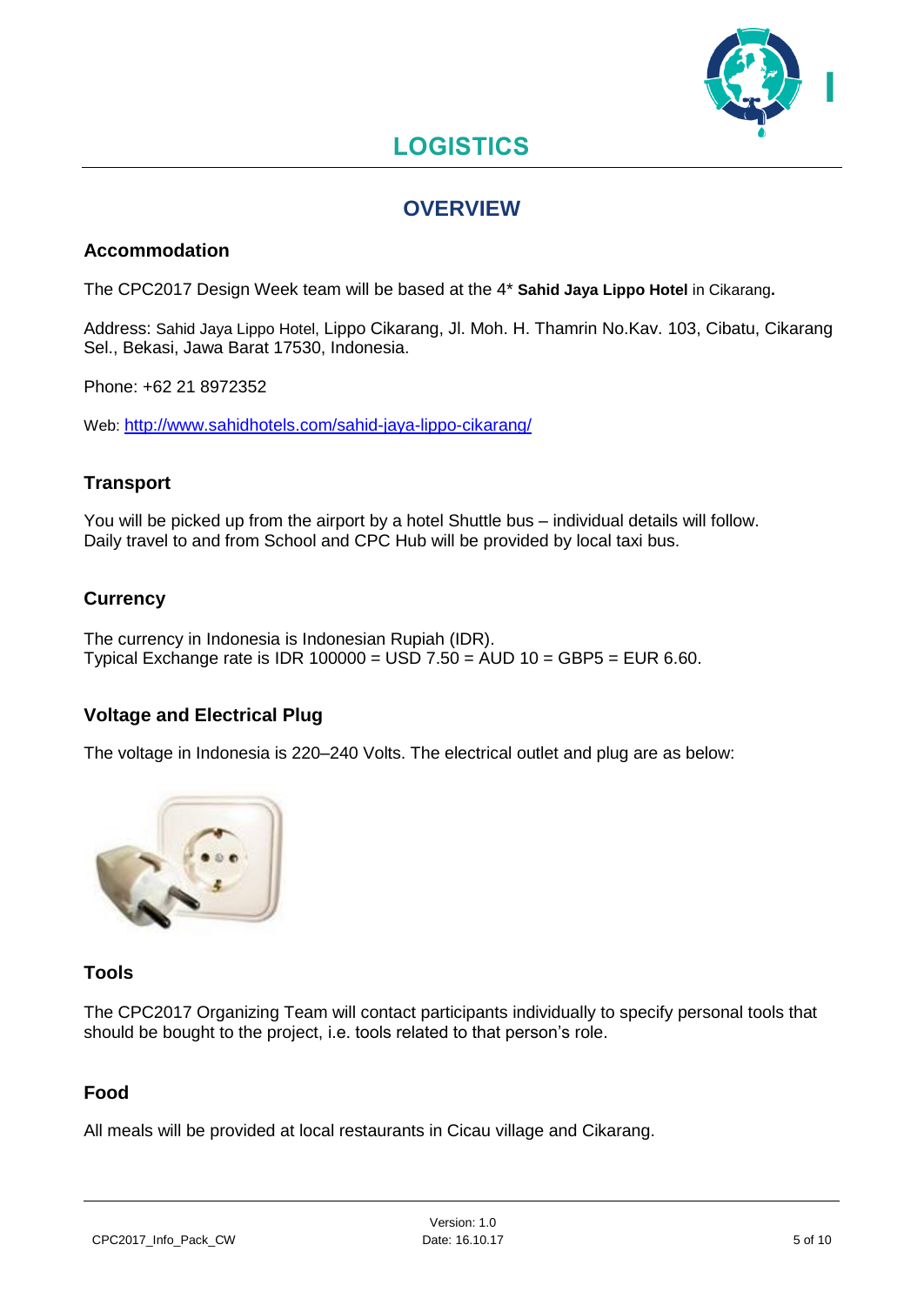

### **Weather**

In November, daytime temperatures will typically average 23–30˚C (74–87˚F), while night-time temperatures don't drop considerably. Average relative humidity is 82%. November marks the beginning of Indonesia's wet season which typically runs through December to March each year, with rainfall at its highest through January-February.

#### **Dress**

Teams should wear attire suitable for physical work in weather conditions as described above, i.e. t-shirts or workshirts with jeans or comfortable long work trousers (no shorts) and suitable safety footwear.

#### **Medication**

Participants must notify the CPC Organizing Team of any individual medical conditions and allergies in advance of travelling to CPC2017 Construction Week.

Medicinal products carried within personal belongings do not require declaration upon arrival in Indonesia. However, as Customs Officers may perform routine checks, supporting documents should be readily available for verification when requested. For prescription medicinal products, this means a letter from your doctor and/or a copy of the prescription as proof that the products are for personal medical use. The individual must take full responsibility for the use of these medicinal products in accordance with the instructions given by the prescribing doctor.

A First Aid kit will be available onsite during the event, and in case of medical emergencies the CPC Organizing Team will connect with the closest hospital.

#### **Vaccinations**

Each participant must ensure that they are vaccinated to WHO recommendations, before departing their home country.

#### **Insurances**

Participants must confirm by email that all applicable travel and medical insurances are in place for the duration of their stay and journey to and from Indonesia.

#### **Visas**

All participants travelling to Indonesia are responsible for having the correct Visa in place, respective of their home country. The CPC Organizing Team can provide official letters of invitation or further Community Plumbing Challenge information if required by any individual to support a Visa application.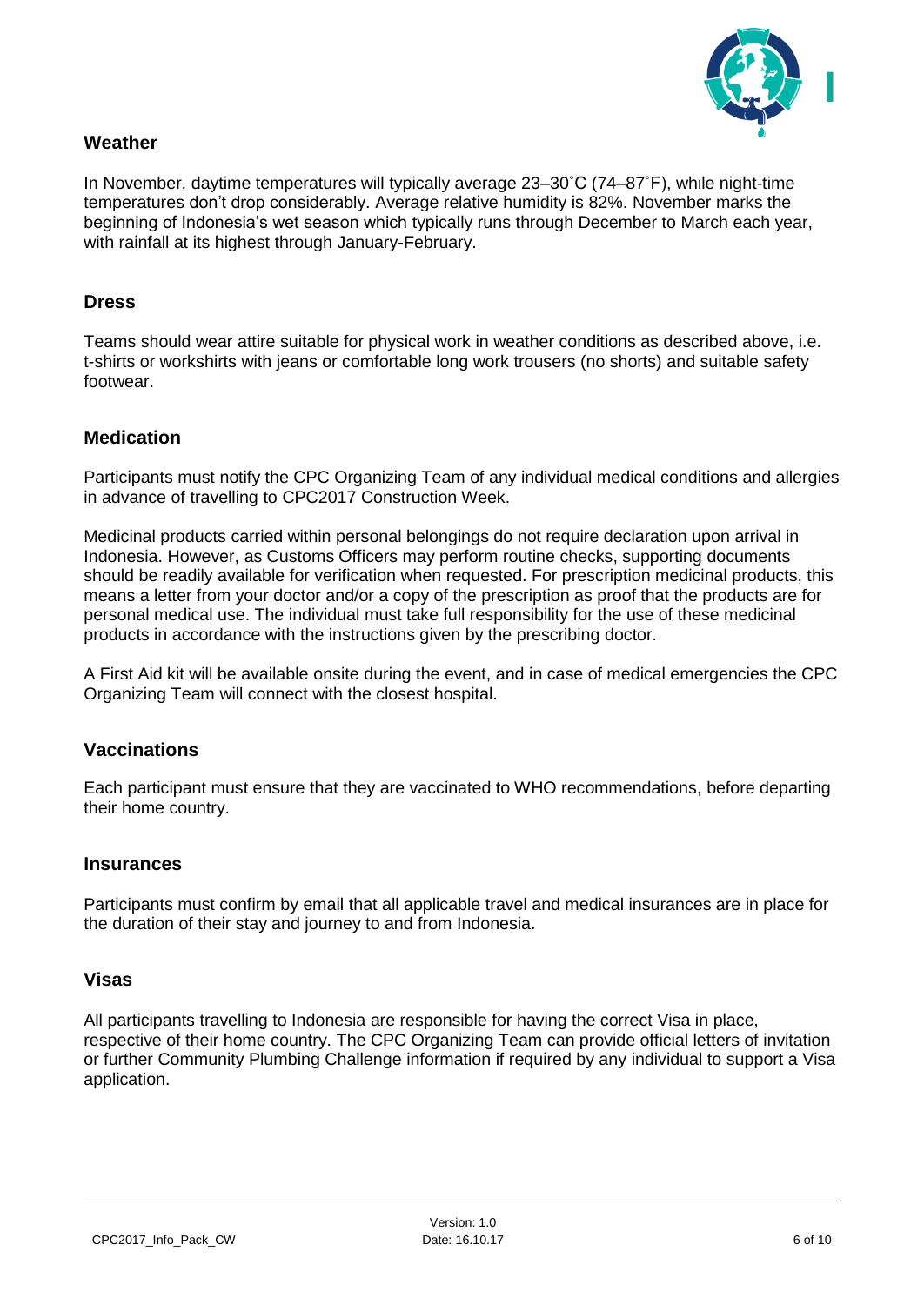

# **NEXT STEPS**

# **JOIN US!**

1

# **Book Flights**

Recommended arrival in Jakarta (latest), Wednesday 7 Nov 2017 (early AM). Recommended departure in Jakarta (earliest), Thursday 16 Nov 2017.

### 2

### **Book Package**

Contact [info@iwsh.org](mailto:info@iwsh.org) as explained in Appendix I on page 8. Please note all Package bookings will be handled via the IAPMO travel department (International Association of Plumbing and Mechanical Officials) based in California, USA. Communications with the team should take into account the time difference (Pacific Daylight Time/PDT: UTC -7)

# 3

### **Submit Registration Form**

Email completed form to [info@iwsh.org](mailto:info@iwsh.org) as explained in Appendix II on page 9. Please include a scanned copy of your Passport identity page.

### 4

### **Submit Waiver Form**

Email completed form to [info@iwsh.org](mailto:info@iwsh.org) as explained in Appendix III on page 10.

We kindly request that the above steps are completed by close of business (local time) on **Wednesday, 25 Oct 2017**.

All set? We look forward to working together at CPC2017 Construction Week!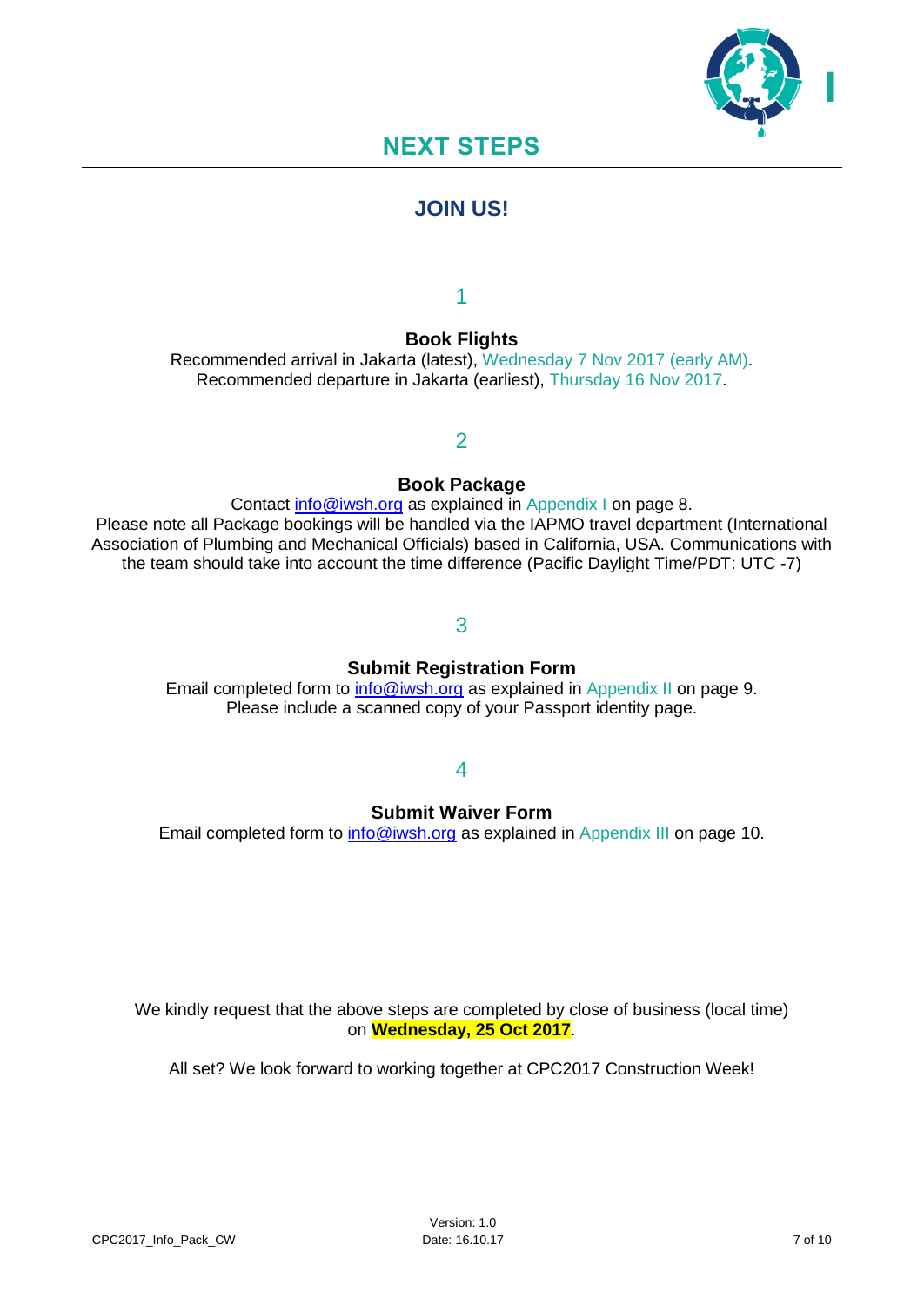

# **APPENDIX I**

# **INTERNATIONAL PARTICIPANT PACKAGE**

Participant packages for CPC2017 Design Week are priced at **USD 1,050** (single room occupancy) and **USD 799** (twin room occupancy).

### **Package price includes:**

- 9 nights Bed & Breakfast, check-in Tue 7 Nov 2017, check-out Thur 16 Nov 2017.
- Airport pick-up and drop-off
- Daily transport to and from CPC2017 project site(s)
- Lunch each day
- Dinner each evening

#### **Package price does not include:**

- Return flights to and from Jakarta
- Cost of Indonesian Visa, if applicable
- Alcohol with meals

### **CPC2017 Construction Week International Participant Packages flyer:**

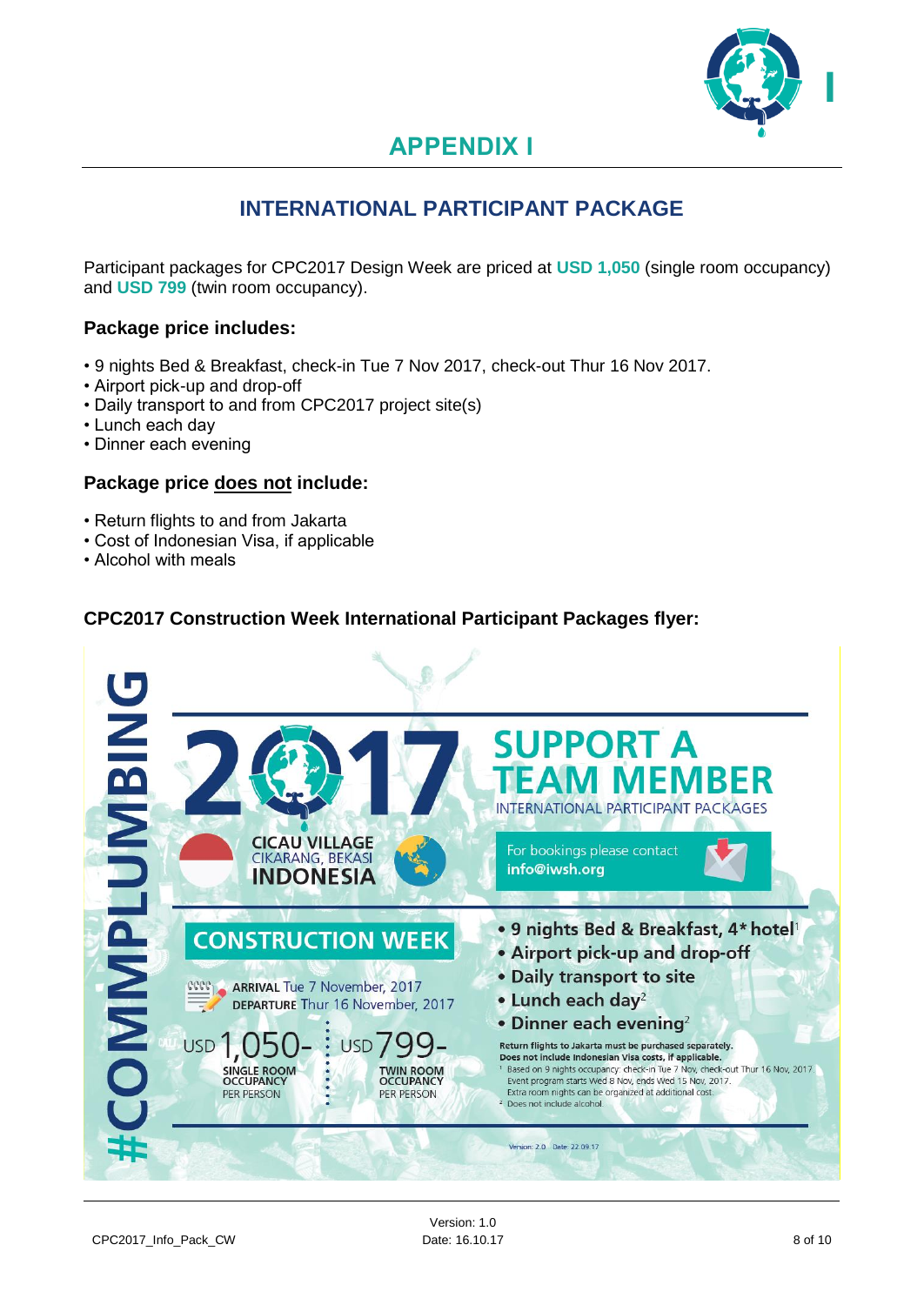

# **APPENDIX II**

# **PARTICIPANT REGISTRATION FORM**

# **Personal Details**

| <b>NAME</b>          |  |
|----------------------|--|
| <b>DATE OF BIRTH</b> |  |
| <b>ADDRESS</b>       |  |
|                      |  |
| <b>EMAIL</b>         |  |
| <b>PHONE</b>         |  |

# **Passport Information**

| <b>COUNTRY OF ISSUE</b>   |  |
|---------------------------|--|
| <b>NATIONALITY</b>        |  |
| <b>PASSPORT ID NUMBER</b> |  |

### **Travel Information\***

| <b>ARRIVAL INFO</b>   | lme'   | , Datel           | IFliaht number  |
|-----------------------|--------|-------------------|-----------------|
| <b>DEPARTURE INFO</b> | , ime' | Date <sup>1</sup> | IFliaht numberl |

If not arriving/departing via Jakarta Soekarno-Hatta International Airport (CGK) please tick here

# **Additional Information**

| <b>DIETARY REQUIREMENTS</b>          |  |
|--------------------------------------|--|
| (We will do our best to accommodate) |  |
| <b>HEALTH ISSUES</b>                 |  |
| (Anything we should be aware of)     |  |
| <b>SHIRT SIZE</b>                    |  |

# **Emergency contact information**

| <b>NAME</b>         |  |
|---------------------|--|
| <b>RELATIONSHIP</b> |  |
| <b>EMAIL</b>        |  |
| <b>PHONE</b>        |  |